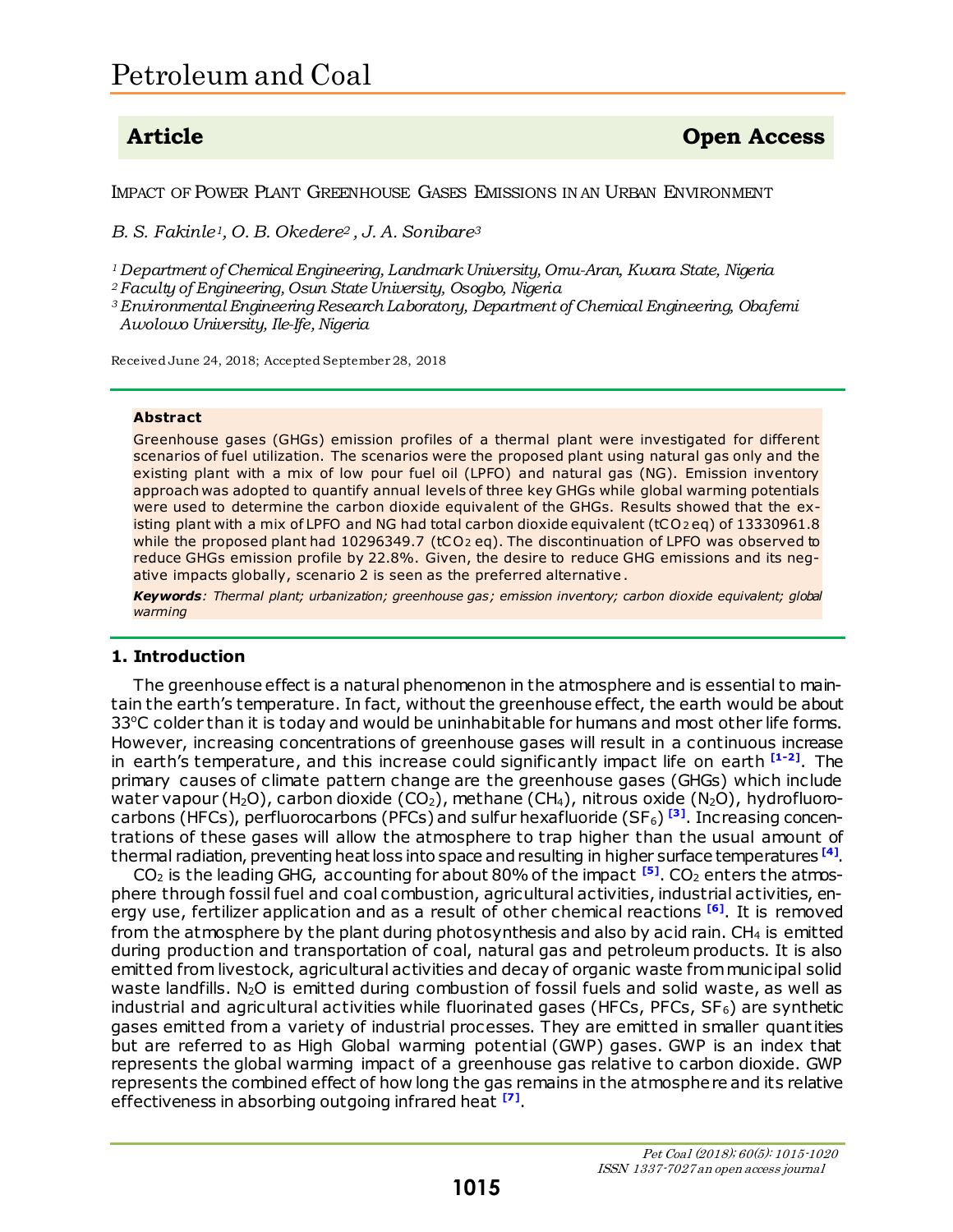While urbanization is a welcome development, it has been identified as the leading force driving anthropogenic activities which are the leading causes of GHG emission **[8-10]**. It occurs as a result of changes in social wellbeing, in-flow, and concentration of people and activities in cities. The dynamics of urbanization is driven by changes in population, employment opportunities, industrialization, consumption patterns, and availability of energy, international migration, and accessibility. Over the years increase in population growth and human activities in urban areas had led to increasing GHG emission and urban vulnerability to hazards of climate change.

One of the key factors driving urbanization but which is responsible for GHG emission is energy generation. The Nigerian energy generation systems comprise a mix of hydro and thermal plants but the latter forms the bulk of energy generated in Nigeria **[11]**. The drive to improve energy generation and at the same time limit the emission of GHGs is of major concern. Although most of the thermal plants in Nigeria are natural gas fired, there are still pockets of plants with a mix of natural gas and low pour fuel oil (LPFO). For instance, Egbin thermal station which is the largest contributor to energy generated in Nigeria uses a mix of natural gas and LPFO. Presently, plans are on-going to introduce additional natural gas fired thermal plants while discontinuing the use of LPFO. The present study was carried out to investigate how the proposed addition of gas fired plants and removal of LPFO fired plant from an existing thermal plant will impact on greenhouse gas emission.

## **2. Methodology**

## **2.1. Study area description**

The study area is Egbin thermal power plant located at the suburb of Lagos State, Ijede area of Ikorodu (Figure 1). It is the largest power generating station in Nigeria with an installed capacity of 1,320 MW consisting of 6 units of 220 MW which was commissioned in July 1985. The station is located at latitude 6<sup>0</sup> 33' 48" North and Longitude 3<sup>0</sup> 36' 55" East. It is about 40 km north east of the city of Lagos, and is situated on low land in Ijede and bounded by the Lagoon to the south, Agura/Gberigbe to the north and situated in Ijede Local Council Development Area. The station is of reheat type with intermediate low pressure impulse reaction turbine design and a hydrogen cooled generator.



Figure 1. The Power plant location and zone of interest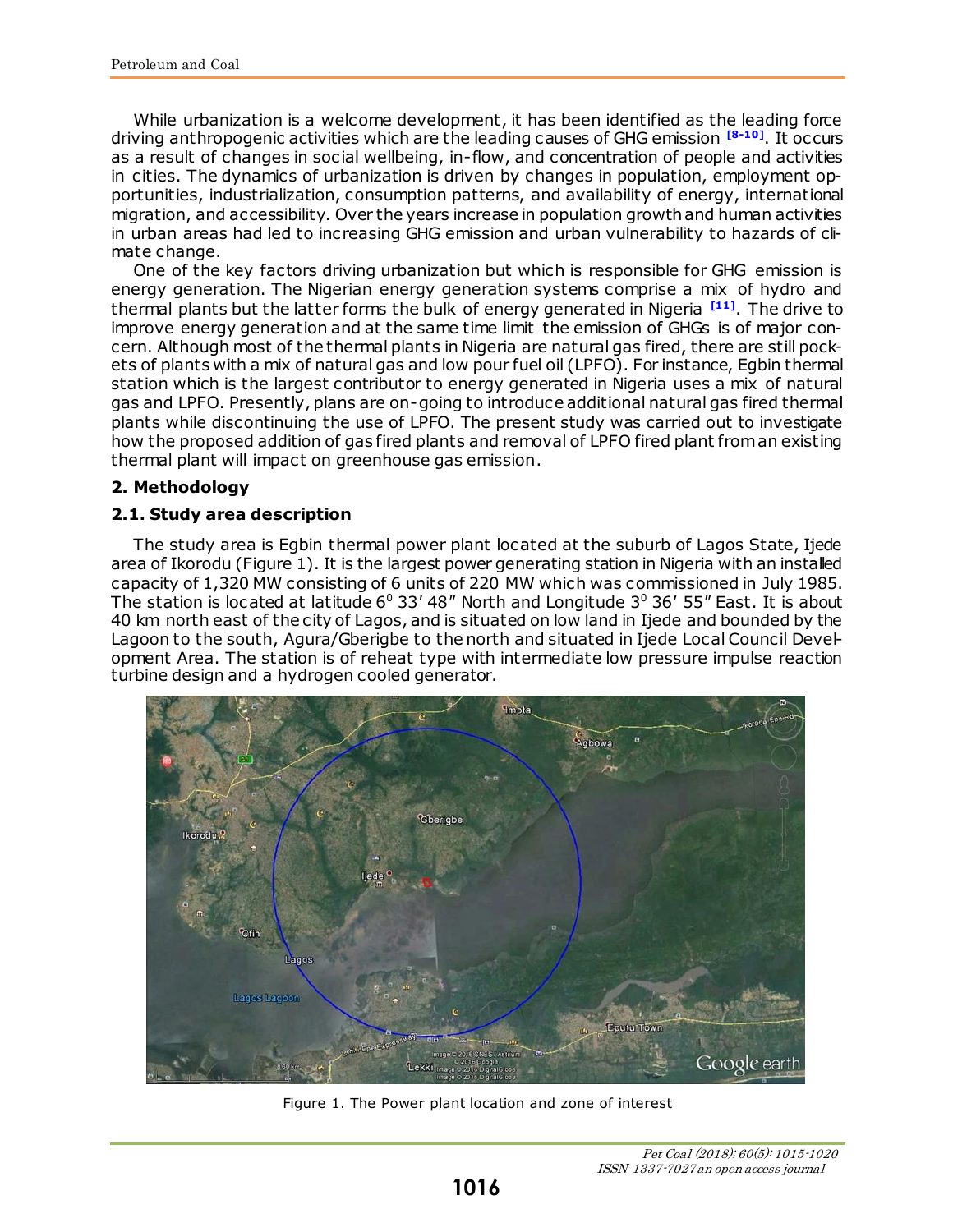## **2.2. Greenhouse gases (GHGs) emission sources**

The existing power plants of capacity 1,320 MW in addition to the proposed three (3) units 450 MW capacity plants are the identified main sources of GHGs in the studied project. The existing Egbin power station has six units 220 MW Babcock- Hitachi Power Plants which are in operations to give 1320 MW are already contributing to GHGs. These power plants operate on dual fuel including Low Pour Fuel Oil (LPFO) and natural gas. The proposed three units 450 MW Mitsubishi Hitachi Gas Turbines are also expected to contribute GHGs to the proposed project airshed.

The emissions are as a result of fuel combustion activities in the power plants in addition to the other combustion products including criteria air pollutants and heat. During operation of the three units 450 MW Mitsubishi Hitachi Gas Turbines complete oxidation of carbon compounds available in fuel may result in the formation of carbon dioxide  $(CO<sub>2</sub>)$  in the presence of complete combustion. It is the principal anthropogenic greenhouse gas that affects the Earth's radiative balance thus the reference gas against which other greenhouse gases are measured. Its duration in the atmosphere is 50 – 200 with 100-year global warming potential of 1. Similarly, N2O is generated during fuel combustion by oxidation of chemically-bound nitrogen in the fuel and by fixation of nitrogen in the combustion air. At about 600 – 1000 °C temperature during combustion activities in the power plants, the formation of  $N_2O$  may be encouraged especially from HCN produced in intermediate reactions. Its duration in the atmosphere is about 120 years with a 100-year Global Warming Potential of 310. The other important greenhouse gas is CH<sub>4</sub> because its molecules survive for about  $12 \pm 3$  years in the atmosphere and it is about 30 times more effective in heat trap than  $CO<sub>2</sub>$ . In thermal power plant stations, CH4 sources include natural gas leakage and its escape from combustion activities.

The anticipated annual GHGs emissions from the proposed thermal st ation expansion were determined using a combination of fuel consumption and the IPCC emission factor for natural gas and LPFO combustion. The natural gas consumption in each of the proposed power plants is 80,234 m<sup>3</sup>/h while it is 54,430 m<sup>3</sup>/h in each of the existing plants. The LPFO consumption in the existing plant is 45,760 kg/h. Table 1 shows the emission factors for the investigated gases. The scenarios considered include the emission of GHGs from newly proposed power plants (Scenario 1) only, emission of GHGs from a combination of newly proposed power plants and the existing power plants operating on natural gas (Scenario 2) and existing plants running on natural gas and LPFO (Scenario 3). In addition, the total GHG emission (tCO<sub>2</sub> equivalent) which is the standard reporting procedure for GHGs were determined by multiplying the annual GHG (ton/year) with the corresponding global warming potential.

|             | EF for GHGs     |                  |                 |  |
|-------------|-----------------|------------------|-----------------|--|
|             | C <sub>H4</sub> | N <sub>2</sub> O | CO <sub>2</sub> |  |
| Natural gas | 1.00            | 0.10             | 56 100.00       |  |
| I PFO.      | 3.00            | 0.60             | 77 400.00       |  |

Table 1. Emission factor for GHGs from thermal plants

# **3. Result and discussion**

# **3.1. Annual tonnage of GHGs emission from proposed and existing system**

As presented in Table 2 the anticipated greenhouse gases emissions from scenario 1 are 92.7 tons/annum, 9.3 tons/annum and 5.2 million tons/annum for  $CH_4$ ,  $N_2O$  and  $CO_2$  respectively but 183.3 tons/annum, 18.3 tons/annum and 10.3 million tons/annum from scenario 2. The Scenario 3 operations of the existing power plant will generate greenhouse gases of 411.9 tons/annum, 72.9 tons/annum and 13.4 million tons/annum for  $CH_4$ ,  $N_2O$  and  $CO_2$  respectively. While the annual Scenario 1 operation of the proposed project will generate CO<sub>2</sub> level that is 5.36% of the national CO<sub>2</sub> emission from energy generation as reported by CIA <sup>[12]</sup>, its Scenario 2 operation will generate  $CO<sub>2</sub>$  level that is 10.61% of the national  $CO<sub>2</sub>$  emission from energy generation while  $CO<sub>2</sub>$  from its Scenario 3 operation will be 13.85% of the national  $CO<sub>2</sub>$ emission from energy generation.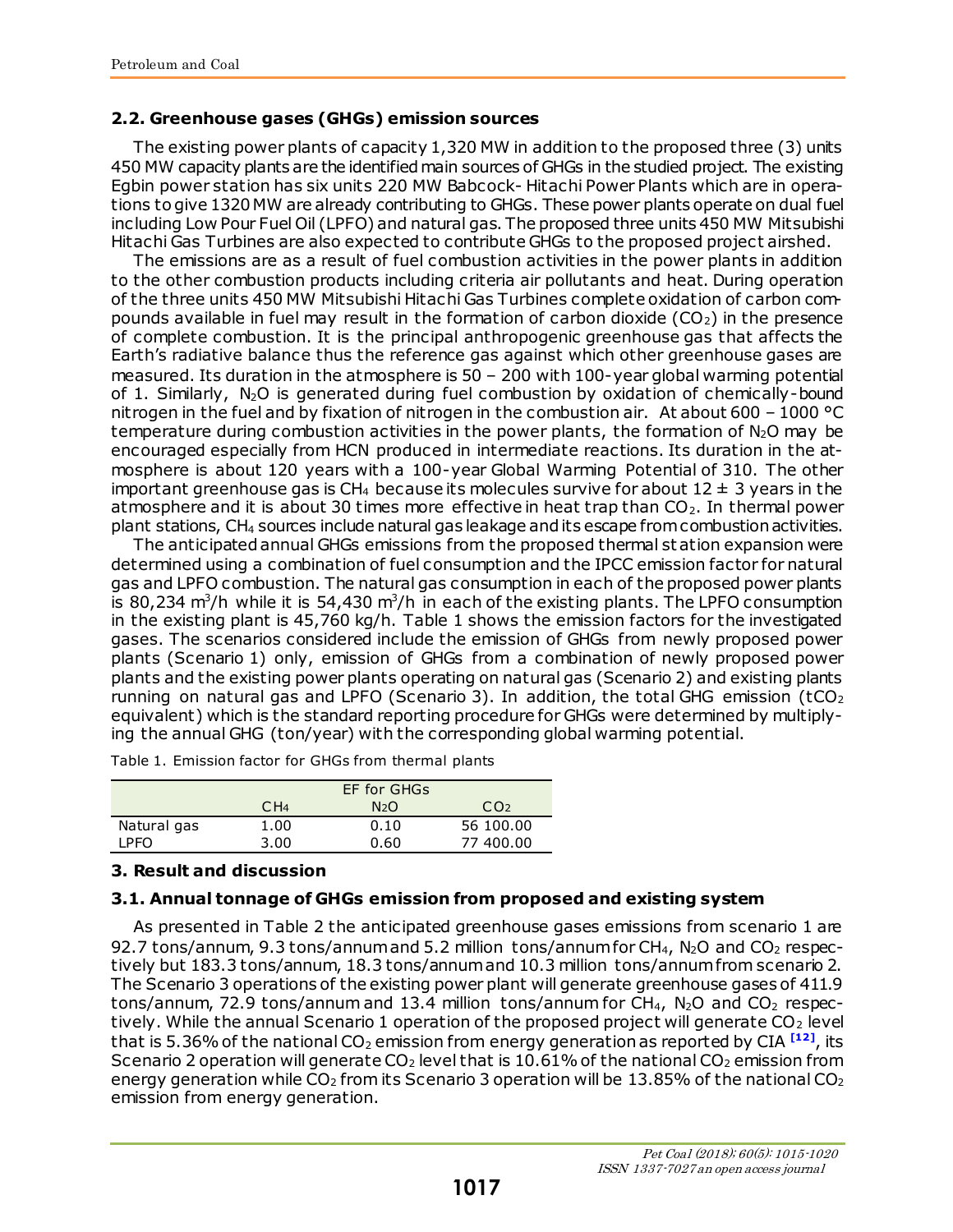| <b>Emission source</b>                                |                 |                  | From natural gas (tons/annum) |                          |                          | From LPFO (tons/annum)   |
|-------------------------------------------------------|-----------------|------------------|-------------------------------|--------------------------|--------------------------|--------------------------|
|                                                       | CH <sub>4</sub> | N <sub>2</sub> O | CO <sub>2</sub>               | CH <sub>4</sub>          | N <sub>2</sub> O         | CO <sub>2</sub>          |
| Proposed 450 MW<br>Mitsubishi Hitachi<br>Power 1      | 30.90           | 3.10             | 1 734 690.90                  |                          |                          |                          |
| Proposed 450 MW<br>Mitsubishi Hitachi<br>Power 2      | 30.90           | 3.10             | 1 734 690.90                  |                          |                          |                          |
| Proposed 450 MW<br>Mitsubishi Hitachi<br>Power 3      | 30.90           | 3.10             | 1 734 690.90                  |                          |                          |                          |
| Sub-Total                                             | 92.70           | 9.30             | 5 204 072.70                  | $\overline{\phantom{a}}$ | $\overline{\phantom{a}}$ | $\overline{\phantom{a}}$ |
| Existing 220 MW Bab-<br>cock-Hitachi Power<br>Plant 1 | 15.10           | 1.50             | 848 071.10                    | 53.20                    | 10.60                    | 1 372 320.60             |
| Existing 220 MW Bab-<br>cock-Hitachi Power<br>Plant 2 | 15.10           | 1.50             | 848 071.10                    | 53.20                    | 10.60                    | 1 372 320.60             |
| Existing 220 MW Bab-<br>cock-Hitachi Power<br>Plant 3 | 15.10           | 1.50             | 848 071.10                    | 53.20                    | 10.60                    | 1 372 320.60             |
| Existing 220 MW Bab-<br>cock-Hitachi Power<br>Plant 4 | 15.10           | 1.50             | 848 071.10                    | 53.20                    | 10.60                    | 1 372 320.60             |
| Existing 220 MW Bab-<br>cock-Hitachi Power<br>Plant 5 | 15.10           | 1.50             | 848 071.10                    | 53.20                    | 10.60                    | 1 372 320.60             |
| Existing 220 MW Bab-<br>cock-Hitachi Power<br>Plant 6 | 15.10           | 1.50             | 848 071.10                    | 53.20                    | 10.60                    | 1 372 320.60             |
| Sub-Total                                             | 90.60           | 9.00             | 5 088 426.60                  | 319.20                   | 63.60                    | 8 233 923.60             |
| <b>Grand-Total</b>                                    | 183.30          | 18.30            | 10 292 499                    | 411.90                   | 72.90                    | 1 3437 996               |

Table 2. Emission sources characteristics of the proposed and existing gas turbines

## **3.2. Carbon dioxide equivalent (tCO2 e) of the GHGs**

The standard practice in the reporting of GHGs is to express their emissions in carbon dioxide equivalent ( $tCO<sub>2</sub>$ eq). This is to bring all GHGs to a common unit and to facilitate the determination of the total greenhouse gas concentration. The ( $tCO<sub>2</sub>$ eg) of GHGs from the individual unit of Egbin thermal plants as well as overall ( $tCO_{2eq}$ ) from the different scenarios are reported in Table 3 and Table 4, respectively. The total GHG emission (tCO<sub>2</sub> eq) from scenarios 1, 2 and 3 are 5206019.4, 10296349.7 and 13330961.8, respectively. Considering the different scenarios of existing and proposed systems, the introduction of new sets of natural gas fired thermal plants and discontinuation of LPFO fired thermal plants as represented by scenario 2 is expected to result in about 22.8% reduction in the total GHG emission.

Table 3. Total GHG emission from Egbin thermal station

| <b>GHGs</b>     | Scenario $1*$<br>(CO <sub>2</sub> e) | Scenario $2**$<br>(CO <sub>2</sub> e) | Scenario 3***<br>(CO2e) |
|-----------------|--------------------------------------|---------------------------------------|-------------------------|
| CH <sub>4</sub> | 1 946.7                              | 3 849.7                               | 8 605.8                 |
| N20             | 2883                                 | 5 673                                 | 22 506                  |
| CO <sub>2</sub> | 5 204 072.7                          | 10 292 500                            | 13 322 356              |
| Total           | 5 206 019.4                          | 10 296 349.7                          | 13 330 961.8            |

*\*Describes the contribution of proposed addition with natural gas only* 

*\*\*Describes the existing and proposed system with the removal of LPFO utilization* 

*\*\*\*Describes the existing system with utilization of natural gas and LPFO*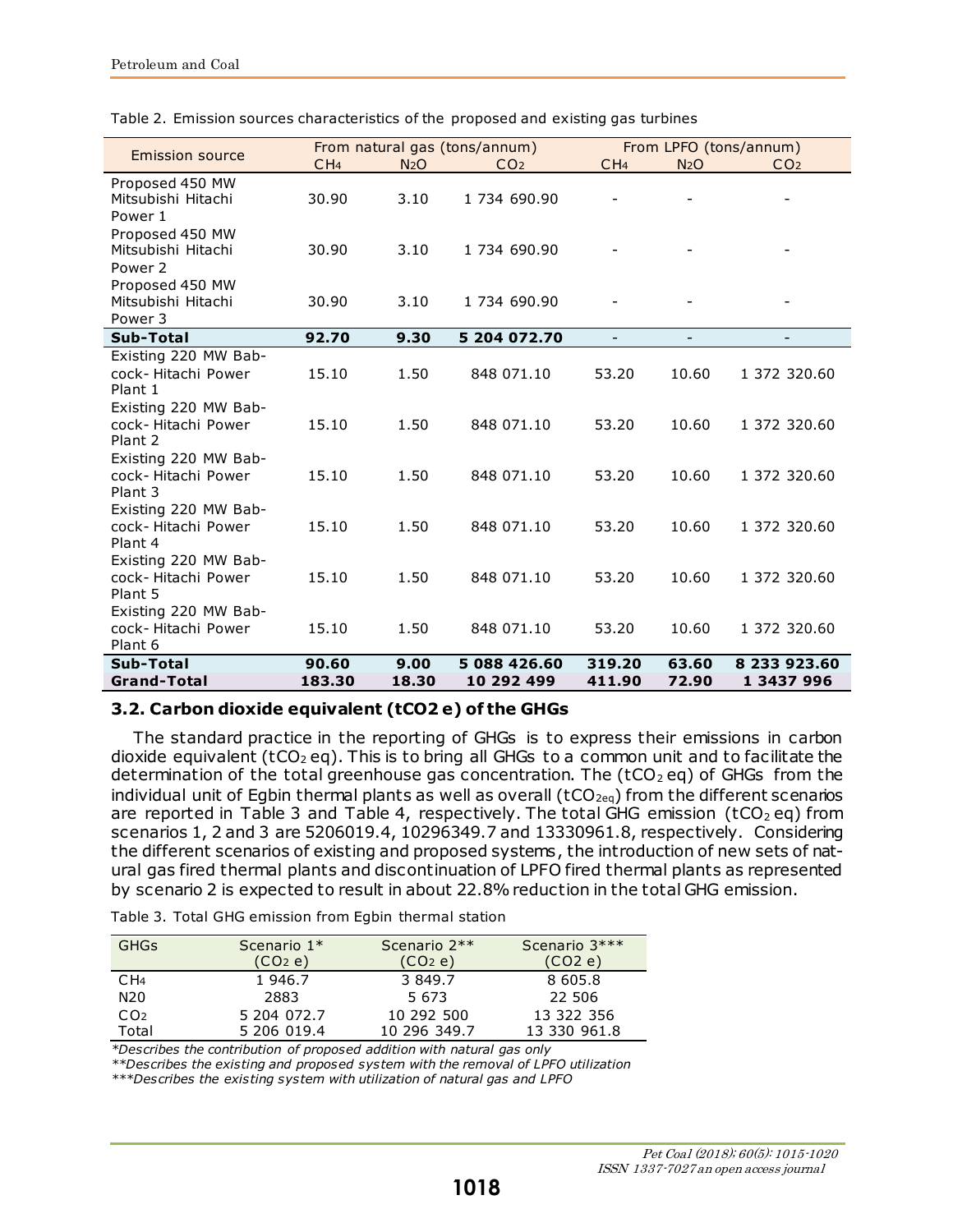|                                                                  | From natural gas (tons/annum) |                  |                         | From LPFO (tons/annum)   |                          |                          |
|------------------------------------------------------------------|-------------------------------|------------------|-------------------------|--------------------------|--------------------------|--------------------------|
| <b>Emission source</b>                                           | CH <sub>4</sub>               | N <sub>2</sub> O | CO <sub>2</sub>         | CH <sub>4</sub>          | N <sub>2</sub> O         | CO <sub>2</sub>          |
| Proposed 450 MW<br>Mitsubishi Hitachi<br>Power 1                 | 648.9                         | 961              | 1 734 691               |                          |                          |                          |
| Proposed 450 MW<br>Mitsubishi Hitachi<br>Power 2                 | 648.9                         | 961              | 1 734 691               |                          |                          |                          |
| Proposed 450 MW<br>Mitsubishi Hitachi<br>Power 3                 | 648.9                         | 961              | 1 734 691               |                          |                          |                          |
| Sub-Total                                                        | 1946.7                        | 2883             | 5 204 073               | $\overline{\phantom{a}}$ | $\overline{\phantom{0}}$ | $\overline{\phantom{a}}$ |
| Existing 220 MW Bab-<br>cock-Hitachi Power<br>Plant 1            | 317.1                         | 465              | 848 071.1               | 1117.2                   | 3286                     | 1 372 321                |
| Existing 220 MW Bab-<br>cock-Hitachi Power<br>Plant 2            | 317.1                         | 465              | 848 071.1               | 1117.2                   | 3286                     | 1 372 321                |
| Existing 220 MW Bab-<br>cock-Hitachi Power<br>Plant 3            | 317.1                         | 465              | 848 071.1               | 1117.2                   | 3286                     | 1 372 321                |
| Existing 220 MW Bab-<br>cock-Hitachi Power<br>Plant 4            | 317.1                         | 465              | 848 071.1               | 1117.2                   | 3286                     | 1 372 321                |
| Existing 220 MW Bab-<br>cock-Hitachi Power<br>Plant 5            | 317.1                         | 465              | 848 071.1               | 1117.2                   | 3286                     | 1 372 321                |
| Existing 220 MW Bab-<br>cock-Hitachi Power<br>Plant <sub>6</sub> | 317.1                         | 465              | 848 071.1               | 1117.2                   | 3286                     | 1 372 321                |
| Sub-Total<br><b>Grand-Total</b>                                  | 1902.6<br>3849.7              | 2790<br>5673     | 5 088 427<br>10 292 500 | 6 703.2                  | 19716                    | 8 233 9 26               |

Table 4. Actual GHG emissions from proposed and existing gas turbines

## **4. Conclusion**

The study investigated the impact of discontinuation of LPFO unit and the introduction of the additional natural gas unit on GHG emission profile of a thermal plant. The Scenario 3 operations of the existing power plant were observed to generate greenhouse gases of 411.9 tons/annum, 72.9 tons/annum and 13.4 million tons/annum for  $CH_4$ ,  $N_2O$  and  $CO_2$  respectively. The replacement of LPFO unit with additional units that run on NG was observed to yield 183.3 tons/annum, 18.3 tons/annum and 10.3 million tons/annum for CH<sub>4</sub>, N<sub>2</sub>O and CO<sub>2</sub> respectively. These values represent a significant reduction in the annual emission rates of these gases. Considering the carbon dioxide equivalent of the three GHGs, the replacement of LPFO unit with additional units of NG was observed to reduce GHGs emission profile of the thermal plant by 22.8%. Given, the desire to reduce GHG emissions and its negative impacts globally, it is concluded that the NG fired thermal plant will be a better alternative.

### **References**

- [1] Oreskes N. Beyond the Ivory Tower: The Scientific Consensus on Climate Change. Science , 2004; 306: 1686.
- [2] U.S. EPA. Climate Change Science: State of Knowledge. Accessed June, 2018, http://www.epa.gov/climatechange/science/stateofknowledge.html
- [3] IPCC (2007a). Climate Change 2007: The Physical Science Basis. Contribution of Working Group I to the Fourth Assessment report of the Intergovernmental Panel on Climate Change [Solomon, S., D. Qin, M. Manning, Z. Chen, M. Marquis, K.B. Averyt, M. Tignor and H.L. Miller (eds.)]. Cambridge University Press, Cambridge, United Kingdom and New York,